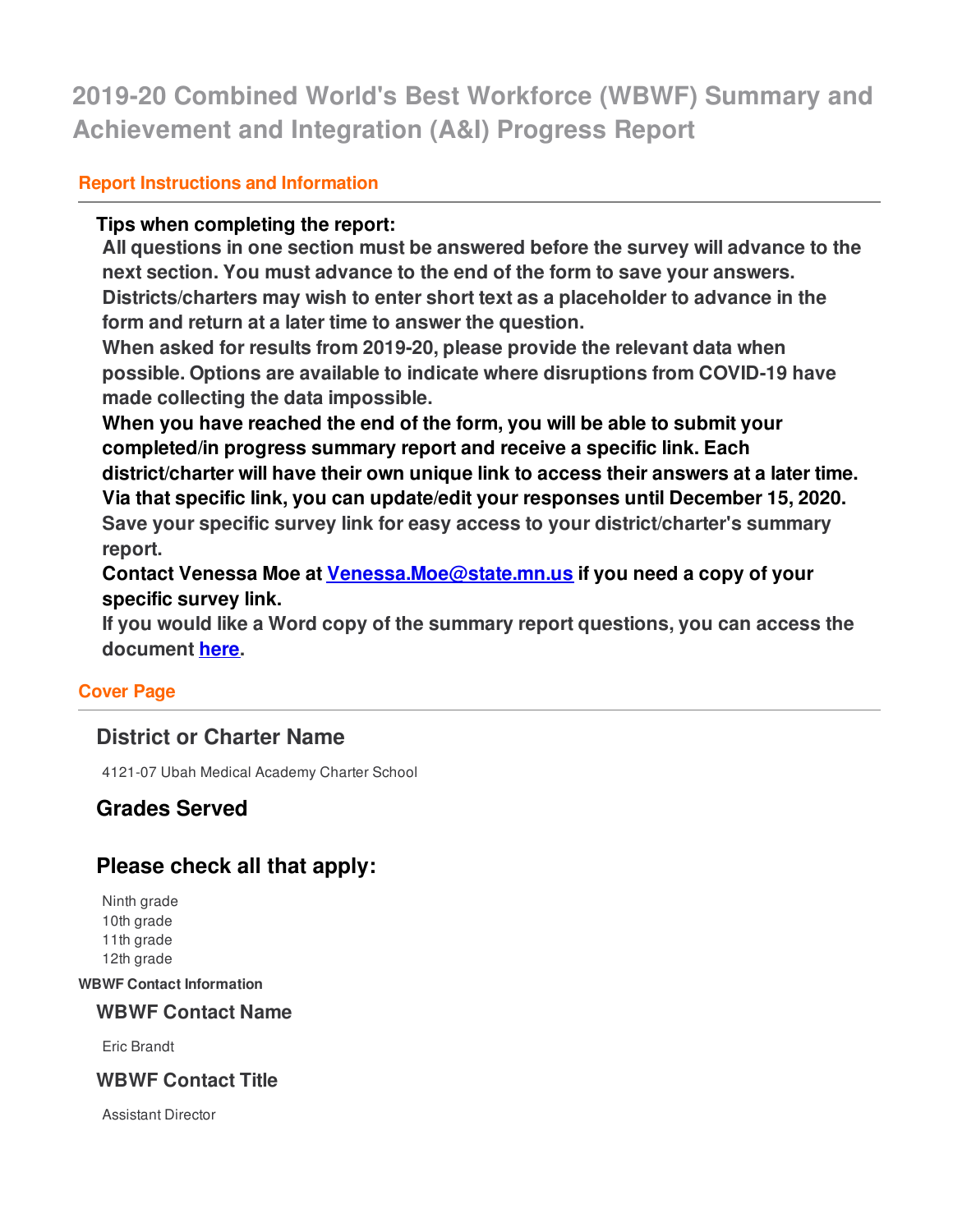### **WBWF Contact Phone Number**

9525402946

### **WBWF Contact Email**

eric.brandt@umahs.org

### **Did you have an MDE approved Achievement and Integration plan implemented in the 2019-20 school year?**

### **Click here for a list of districts with an MDE approved Achievement and Integration plan during the 2019-20 SY.**

**Did you have an MDE approved Achievement and Integration plan during 2019-20 SY?**

No

**What year of your Achievement & Integration plan are you reporting on?**

**Did you have a Racially Identifiable School (RIS) in the 2019-20 SY?**

**A&I Contact Name**

**A&I Contact Title**

**A&I Contact Phone Number**

**A&I Contact Email**

# **Annual Report**

**MDE understands this past school year (2019-2020) ended under unique circumstances due to the COVID-19 pandemic. Therefore, we are providing reporting options that reflect this disruption in your ability to appropriately report annual progress.**

**WBWF Requirement: For each school year, the school board must publish a report in the local newspaper, by mail or by electronic means on the district website.**

**A&I Requirement: Districts must post a copy of their A&I plan, a preliminary analysis on goal progress, and related data on student achievement on their website 30 days prior to the annual public meeting.**

**Provide the link to the district's WBWF annual report and A&I materials.**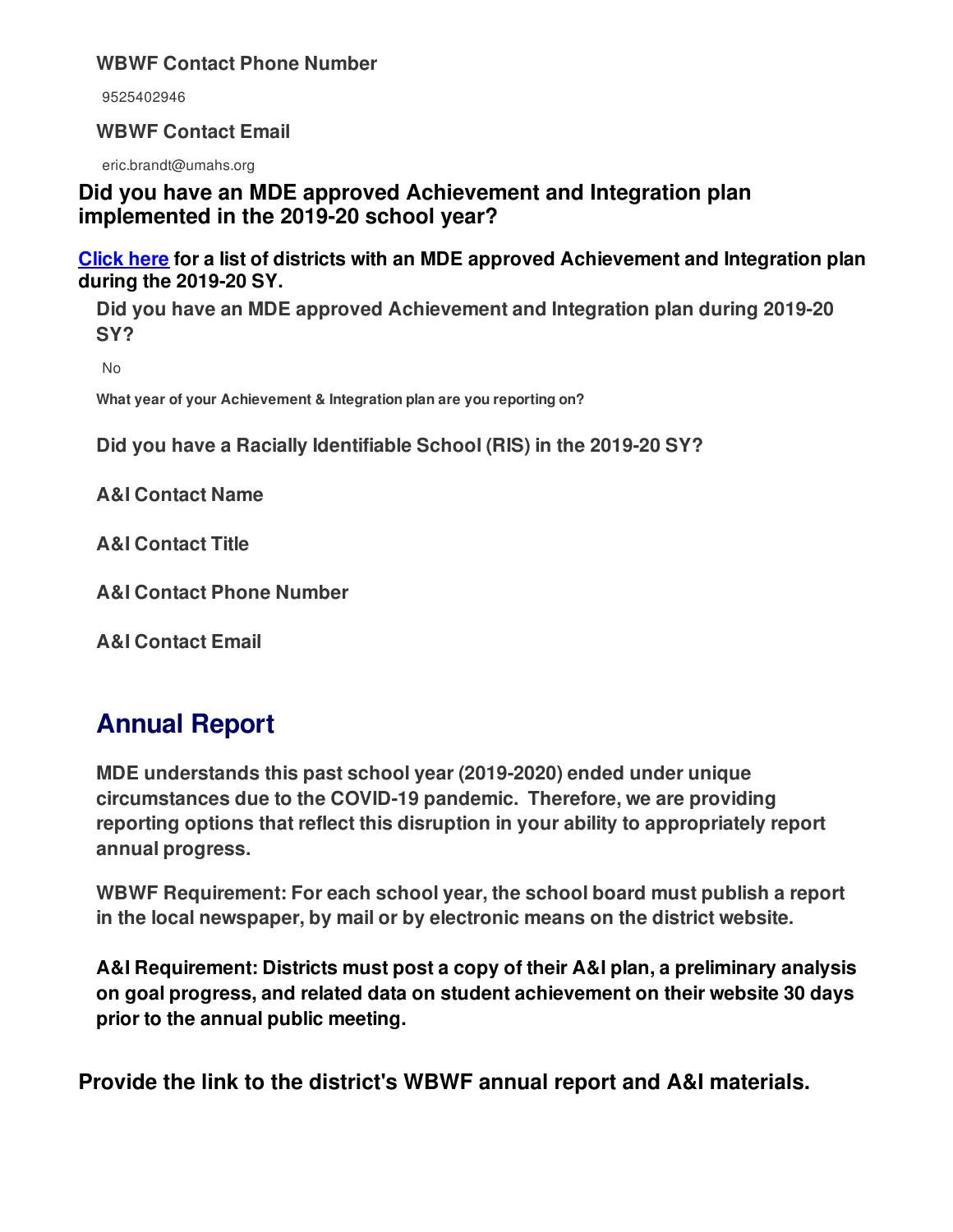**Provide the direct website link to the district's WBWF annual report. If a link is not available, describe how the district disseminates the report to stakeholders.**

https://www.ubahmedicalacademy.org/cms/lib/MN02225374/Centricity/Domain/1233/2020%20Annual%20Report.pdf

**Provide the direct website link to the A&I materials.**

# **Annual Public Meeting**

These annual public meetings were to be held in the fall of each school year. Report on this measure for the **2019-2020 school year.**

WBWF Requirement: School boards are to hold an annual public meeting to communicate plans for the upcoming school year based on a review of goals, outcomes and strategies from the previous year. Stakeholders should **be meaningfully involved, and this meeting is to occur separately from a regularly scheduled school board meeting.**

A&I Requirement: The public meeting for A&I is to be held at the same time as the WBWF annual public meeting.

#### **Provide the date of the school board annual public meeting to review progress on the WBWF plan and Achievement and Integration plan for the 2019-20 school year.**

05/15/2020

#### **World's Best Workforce**

# **District Advisory Committee**

The District Advisory Committee should be in place at the start of the school year. Report on your membership **list.**

**WBWF Requirement: The district advisory committee must reflect the diversity of the district and its school sites. It must include teachers, parents, support staff, students, and other community residents. Parents and other community residents are to comprise at least two-thirds of advisory committee members, when possible. The district advisory committee makes recommendations to the school board.**

## **District Advisory Committee Members**

Complete the list of your district advisory committee members for the 2019-20 school year. Ensure roles are clear **(teachers, parents, support staff, students, and other community residents).**

**First and Last Name** Faysal Ali **Role in District** Director

**Part of Achievement and Integration Leadership Team?**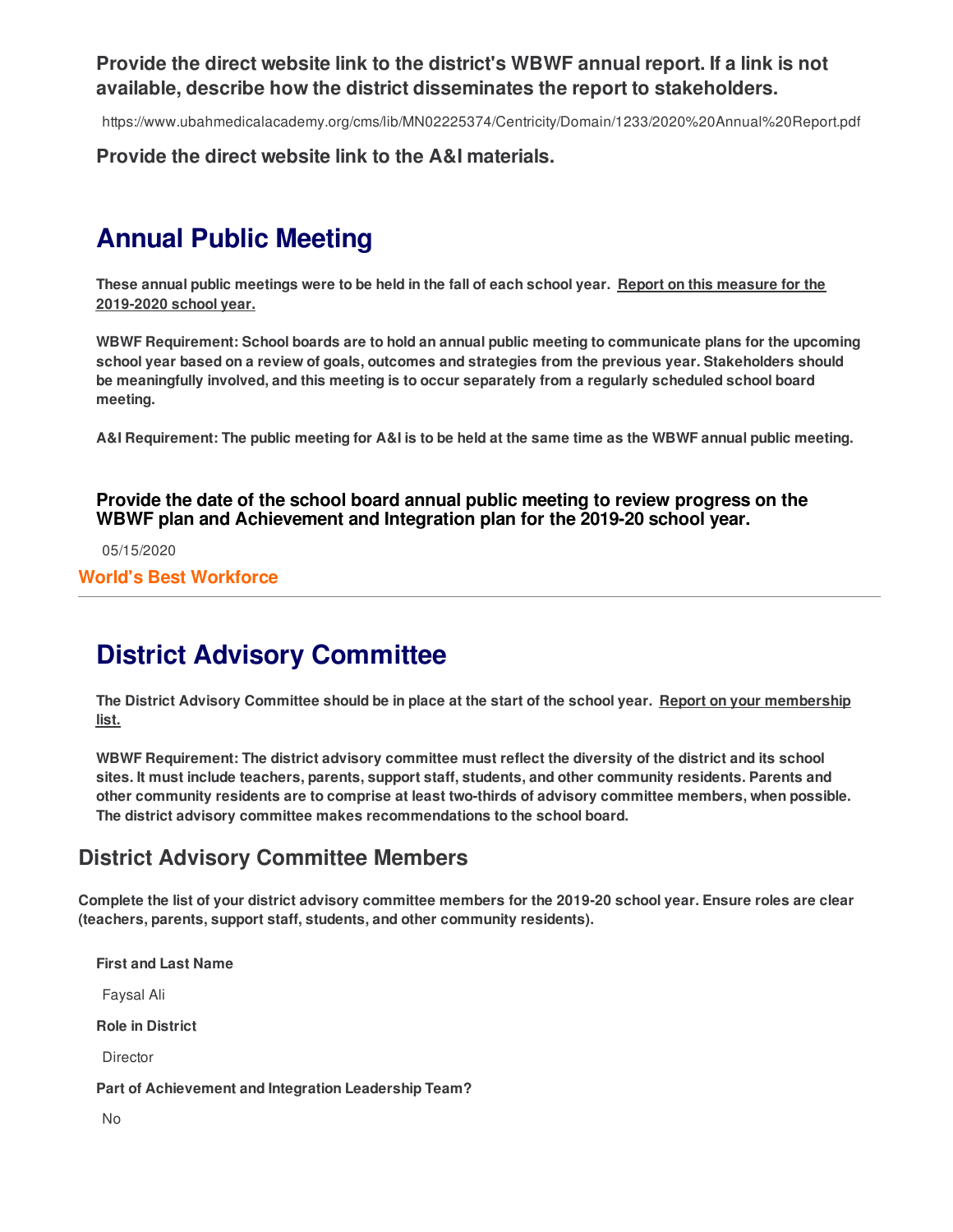#### **First and Last Name**

Eric Brandt

#### **Role in District**

Assistant Director

#### **Part of Achievement and Integration Leadership Team?**

No

#### **First and Last Name**

Nicole Carlson

#### **Role in District**

School Counselor

#### **Part of Achievement and Integration Leadership Team?**

No

#### **First and Last Name**

Mohamud Osman

#### **Role in District**

Educational Assistant

#### **Part of Achievement and Integration Leadership Team?**

No

#### **First and Last Name**

Abdullahi Samatar

#### **Role in District**

Parent/Transportation Coordinator

#### **Part of Achievement and Integration Leadership Team?**

No

#### **First and Last Name**

Hassan Yusuf

#### **Role in District**

IT Director

#### **Part of Achievement and Integration Leadership Team?**

No

#### **First and Last Name**

Amy Fettig

#### **Role in District**

Teacher

#### **Part of Achievement and Integration Leadership Team?**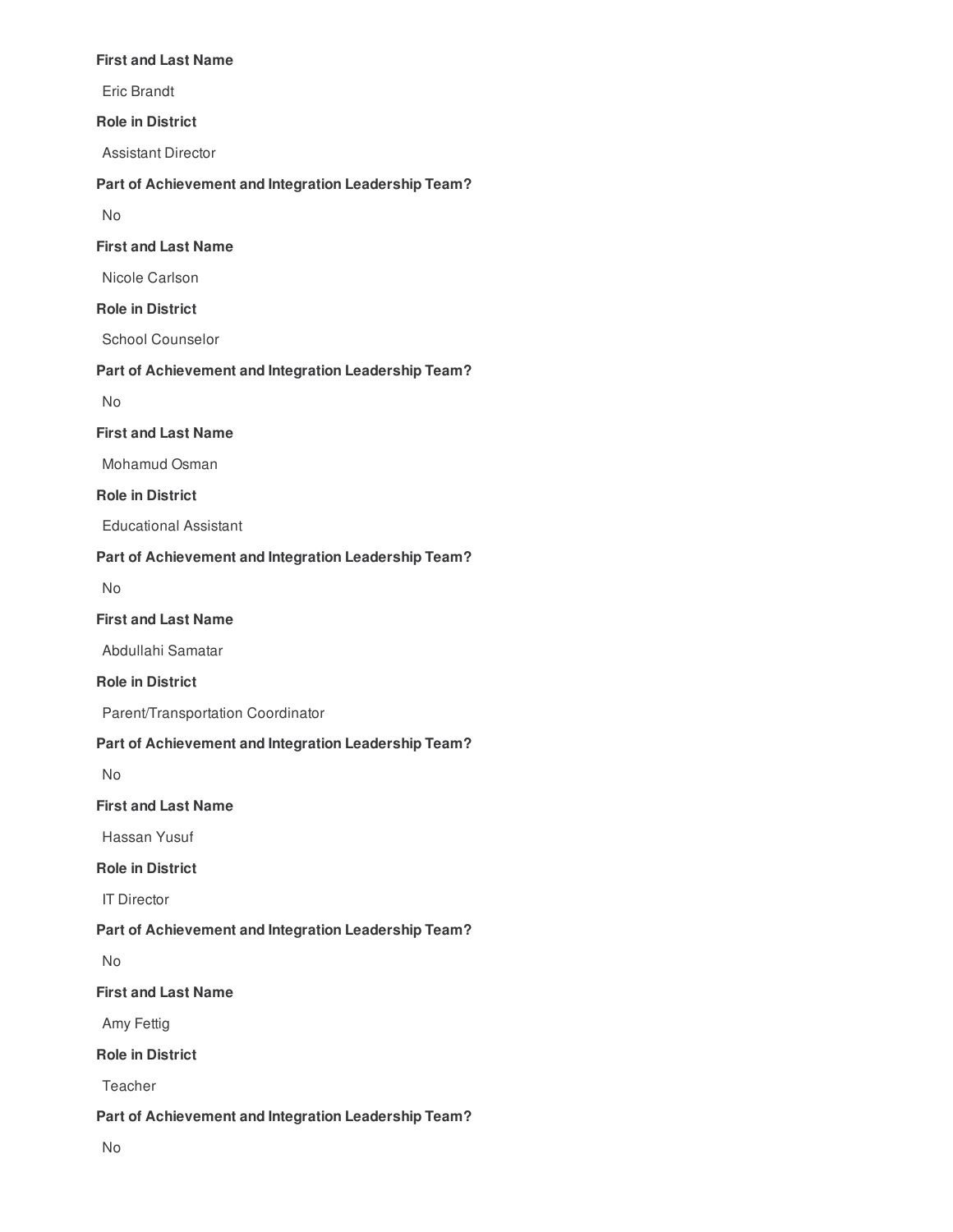#### **First and Last Name**

Aasia Abdiwahab

#### **Role in District**

Student

#### **Part of Achievement and Integration Leadership Team?**

No

#### **First and Last Name**

Ahmed Mohamed

#### **Role in District**

Student

#### **Part of Achievement and Integration Leadership Team?**

No

#### **First and Last Name**

Alia

#### **Role in District**

Bereka

#### **Part of Achievement and Integration Leadership Team?**

No

#### **First and Last Name**

Hassan Hade

#### **Role in District**

Dean of Students

#### **Part of Achievement and Integration Leadership Team?**

No

#### **First and Last Name**

Muktar Abe

#### **Role in District**

Teacher

#### **Part of Achievement and Integration Leadership Team?**

No

#### **First and Last Name**

Abdiaziz Mire

#### **Role in District**

Parent

#### **Part of Achievement and Integration Leadership Team?**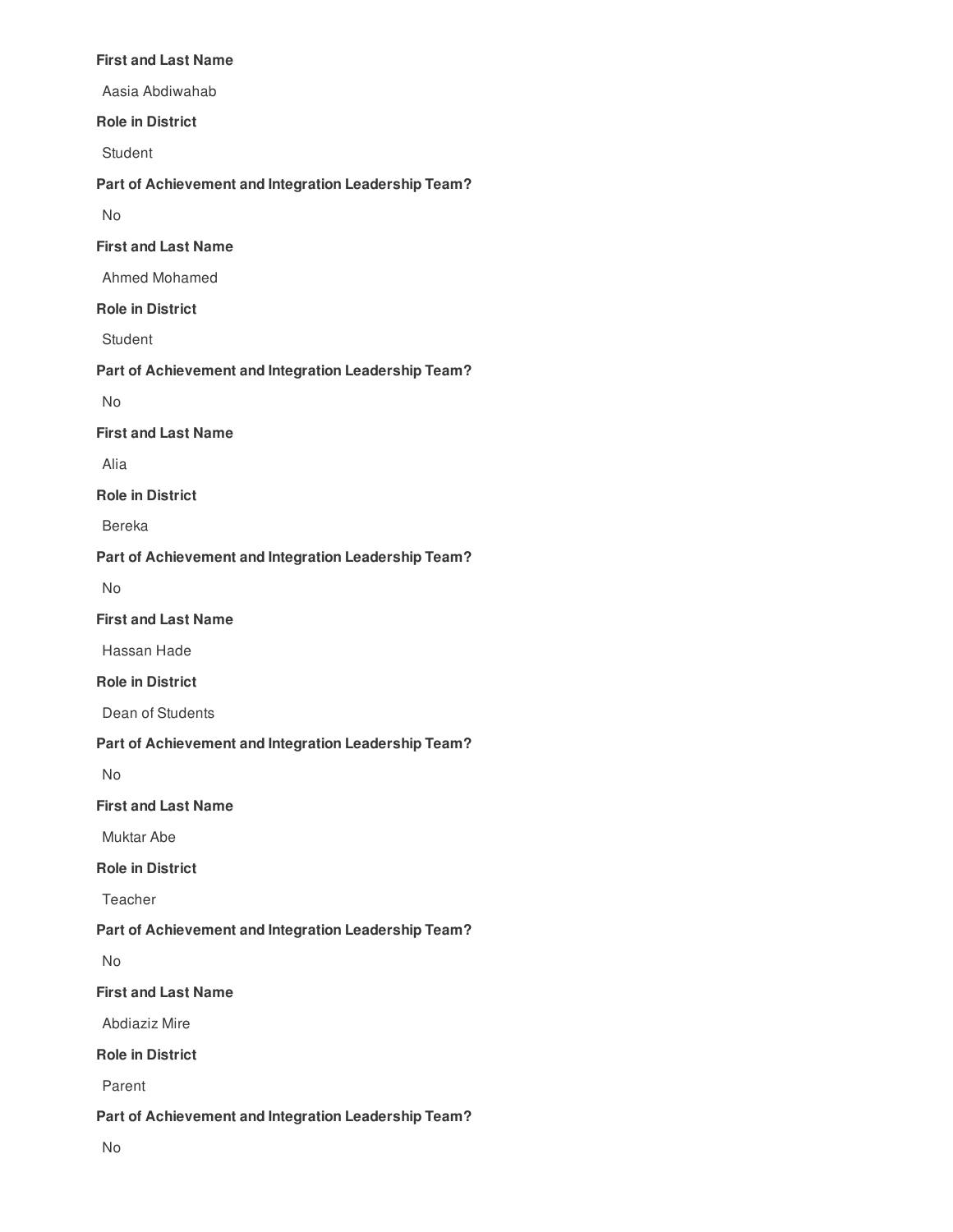#### **First and Last Name**

Ibrahim Mohamud

#### **Role in District**

Parent

### **Part of Achievement and Integration Leadership Team?**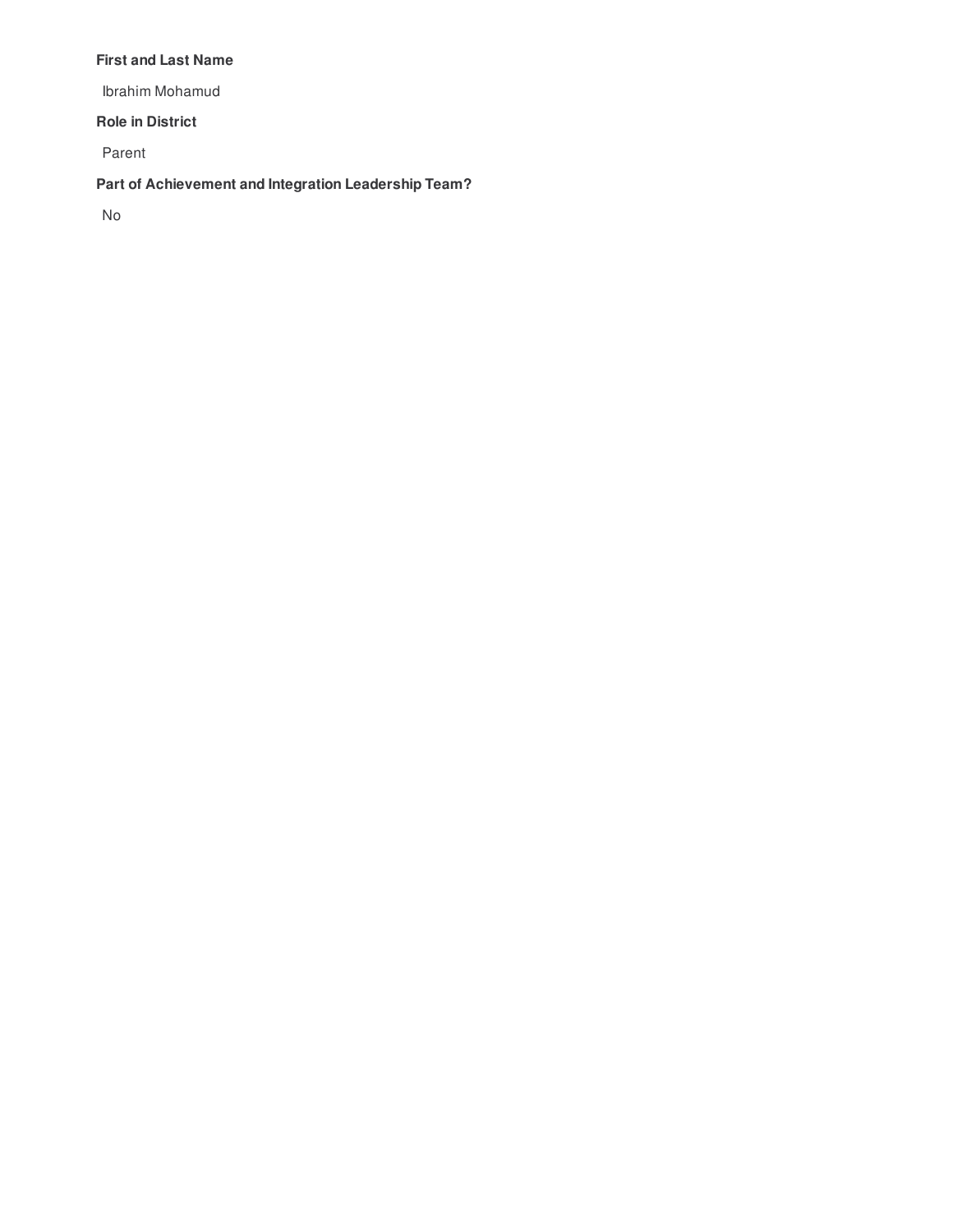# **Equitable Access to Effective and Diverse Teachers**

Staffing should be in place by the start of the 2019-20 school year. Report on your equitable access to excellent **and diverse educators for the start of the 2019-20 school year.**

**WBWF Requirement: WBWF requires districts and charters to have a process in place to ensure students from low income families, students of color, and American Indian students are not taught at disproportionate rates by inexperienced, out-offield, and ineffective teachers. The legislation also requires that districts have strategies to increase access to teachers who reflect the racial and ethnic diversity of students.**

### **While districts/charters may have their own local definitions, please note the definitions developed by Minnesota stakeholders during the Every Student Succeeds Act (ESSA) state plan development process:**

An **ineffective teacher** is defined as a teacher who is not meeting professional teaching standards as defined in local teacher development and evaluation (TDE) systems. An **inexperienced teacher** is defined as a licensed teacher who has taught for three or fewer years.

An **out-of-field teacher** is defined as a licensed teacher who is providing instruction in an area which he or she is not licensed.

The term "equitable access gap" refers to the difference between the rate(s) at which students from low income families, students of color, and American Indian students are taught by inexperienced, out-of-field, or ineffective teachers and the rate at which other students are taught by the same teacher types. This is not to be confused with the "achievement gap" (how groups of students perform academically); rather, "equitable access gap" is about which student groups have privileged or limited access to experienced, in-field, and effective teachers.

Districts/charters are encouraged to monitor the distribution of teachers and identify equitable access gaps between and within schools, but they may also make comparisons to the state averages or to similar schools. It is important to note that some of the most significant equitable access gaps occur at the school and classroom level.

Districts/charters may also use other indicators of "effectiveness" such as teachers receiving stronger evaluations overall, teachers with strengths in particular dimensions of practice (e.g., culturally responsive practices), teachers certified by the National Board for Professional Teaching Standards, or teachers with demonstrated student growth and achievement results.

Describe your process for ensuring students of color, American Indian students and students from low income families have equitable access to experienced, in-field, and effective teachers.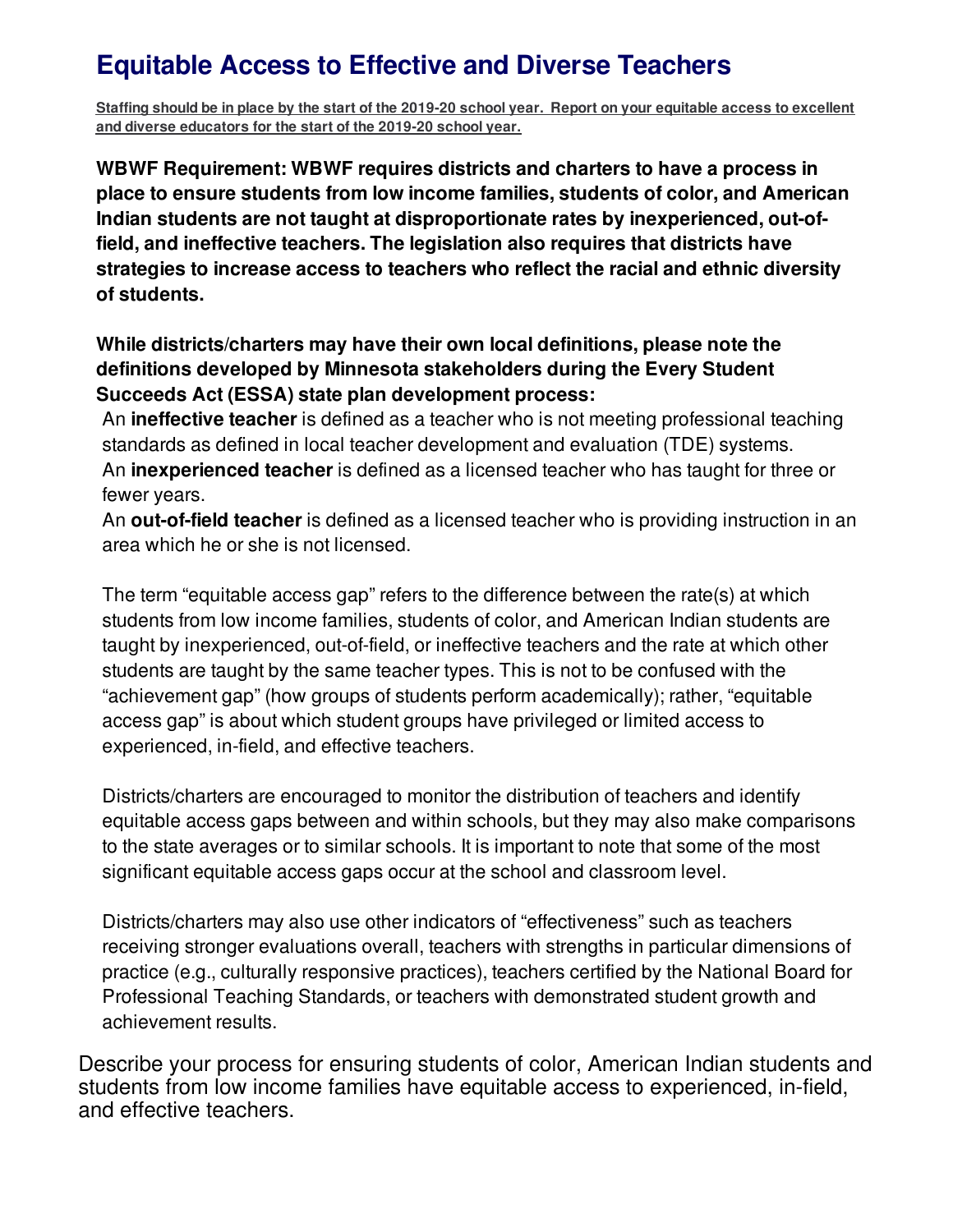### How did the district examine equitable access data? What data did you look at? How frequently do you review the data?

### Who was included in conversations to review equitable access data? (200 word limit)

Using the STAR reporting, Ubah Medical Academy examines the equitable data by reporting students' access to experienced, in-field, and effective teachers. Using a data warehouse software(Viewpoint), each teacher's years of experience was computed. These data were calculated by student teacher ratio. Every year the experienced teacher is evaluated using the districts teacher appraisal system and then rated. Experienced teachers are rated as Stage 3 teachers and are put into an A category where they provide SMART goals for the year. Data was aggregated for curriculum planning, lesson planning, student assessment, and attendance. Using the district's formative and summative assessments data teachers were monitored through their Teacher Learning Cohorts every quarter. A summative assessment was administered at the end of the semester. Finally, an end of year summative evaluation of the data was forwarded to the Director and the Board. The conversation included providing rigorous teaching to the students and support teachers of color in their respective Professional Learning Communities(PLC). Student data showing ethnic composition, social economic status, and gaps in learning were discussed and goals were set.

### What strategies has the district initiated to improve student equitable access to experienced, in-field, and effective teachers? **What goal(s) do you have to reduce and eventually eliminate equitable access gaps? (200 word limit)**

The strategies that the district has used so far is salary incentives, small classes, parent/community support & engagement, professional development provision, and curriculum planning support. Another strategy is using our long-term serving teachers as ambassadors and recruiters. By using teacher learning cohorts, teachers that join the district are supported and provided with departmental materials and resources to teach. The goals we have to close and eliminate the equitable access gaps are: strong instructional leadership support for all teachers, incentives to retain experienced teachers, in and out of district training and support for new teachers, collaborating with teacher preparation programs to recruit teachers of color, and offering opportunities for licensure in a teacher preparation program for teachers without experience and out-of-field licenses. We strive to provide Highly Qualified Teachers by providing AP courses training, teaching of Concurrent or College in Schools courses, and graduate school tuition reimbursement. We did provide a University of Minnesota course (ED in Schools) which introduces students to education equity issues.

**WBWF Requirement: WBWF requires districts and charters to examine student access to licensed teachers who reflect the racial and ethnic diversity of students. A growing body of research has demonstrated that all students benefit when they are taught by racially and ethnically diverse staff throughout their career, and students of color and indigenous students benefit even more. Consequently, working to increase teacher racial diversity is beneficial to all schools.**

Describe your efforts to increase the racial and ethnic diversity of teachers in your district.

Which racial and ethnic student groups are present in your district that are not yet represented in your licensed teacher staff? How many additional teachers of color and American Indian teachers would you need in order to reflect your student population? **(200 word limit)**

At least the racial population we serve is represented in our school. We also teach foreign languages that reflect the cultural and linguistic needs of our students; 99% of our students identify as East Africans(Black.African Americans), 48% of our teachers are teachers of color. We will need at least another 50% of teachers of color to reflect the student population.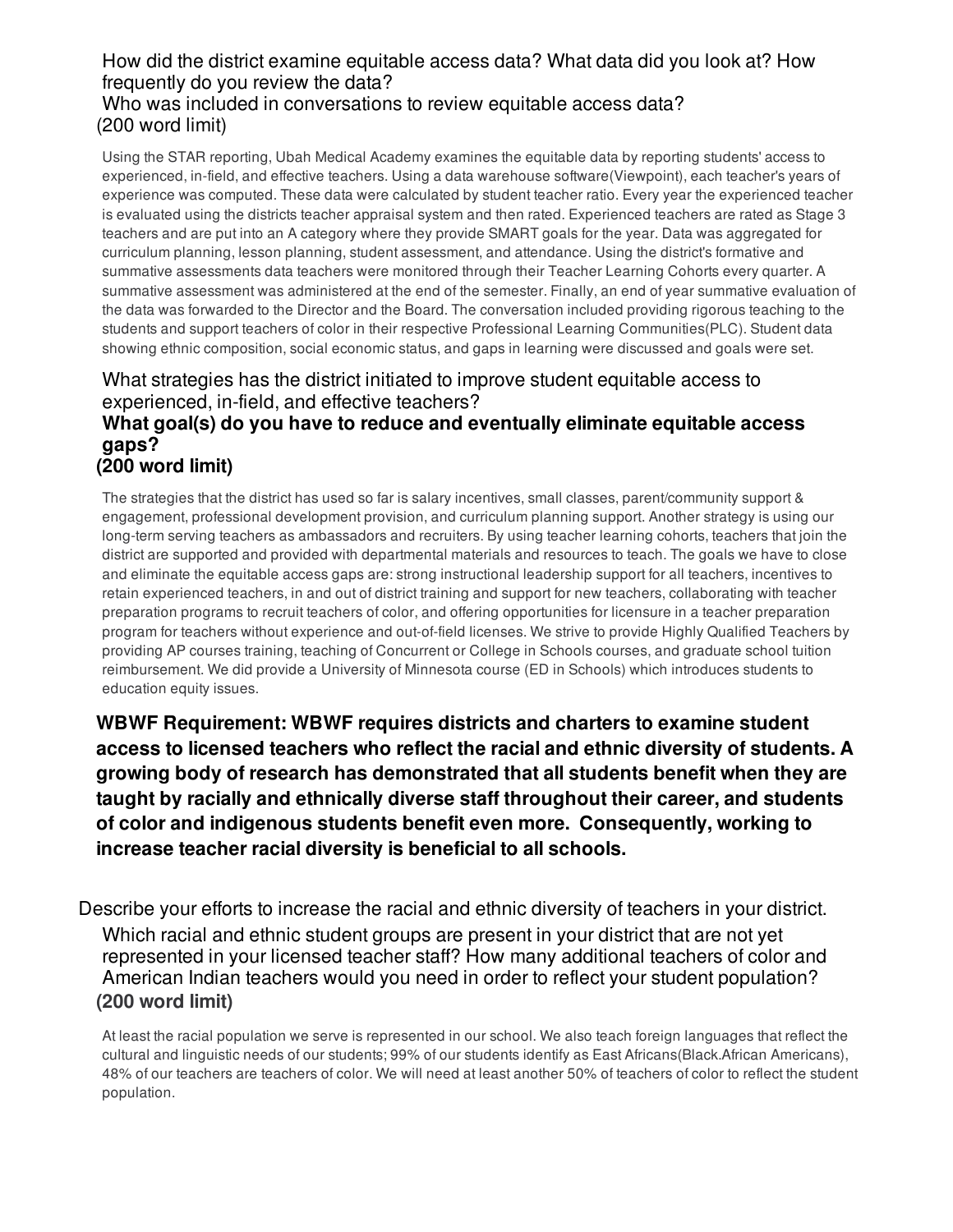## **What strategies has the district initiated to increase and retain teachers of color and American Indian teachers in the district? What goal(s) are you pursuing?**

### **(200 word limit)**

The strategies the district has initiated to increase and retain teachers of color in the district are by hiring eligible degree holders as educational assistants, teacher-assistants, and paraprofessionals. These individuals are also encouraged to pursue teaching licensure and professional development opportunities. We have given priority to those who already have foreign teaching licenses and have supported them in attaining a MN teaching license. These Tier 1/Tier 2 licenses have increased teacher retention of teachers of color. The district has also provided continuing education opportunities for teachers of color. Our goal is for one teacher to pursue a license in CTE; another 3 to take AP course training, and one more to take concurrent math courses with Normandale College. For the teachers teaching college courses,3 will be teachers of color for the SY 2020-21. Also, we have a mentoring program that supports teachers of color. The most senior of them attended a workshop on teacher mentoring. One of the administrators has also attended mentoring and teacher evaluation workshops. Peer to peer training and observation is encouraged and all the teachers of color have observed other teachers and provided recommendations.

# **Local Reporting of Teacher Equitable Access to Effective and Diverse Teachers Data**

**Districts are required to publicly report data on an annual basis related to student equitable access to teachers, including data on access for lowincome students, students of color, and American Indian students to experienced, in-field, and effective teachers and data on all student access to racially and ethnically diverse teachers.**

**For this 2019-20 WBWF summary report submission, please check the boxes to confirm that your district publicly reported this data.**

District/charter publicly reports data on an annual basis related to equitable teacher distribution, including data on access for low-income students, students of color, and American Indian students to effective, experienced, and in-field teachers.

District/charter publicly reports data on an annual basis related to student access to racially and ethnically diverse teachers.

# **Goals and Results**

**SMART goals are: specific and strategic, measurable, attainable (yet rigorous), results-based and time-based. Districts may choose to use the data profiles provided by MDE in reporting goals and results or other locally determined measures.**

## **All Students Ready for School**

**Does your district/charter enroll students in kindergarten?**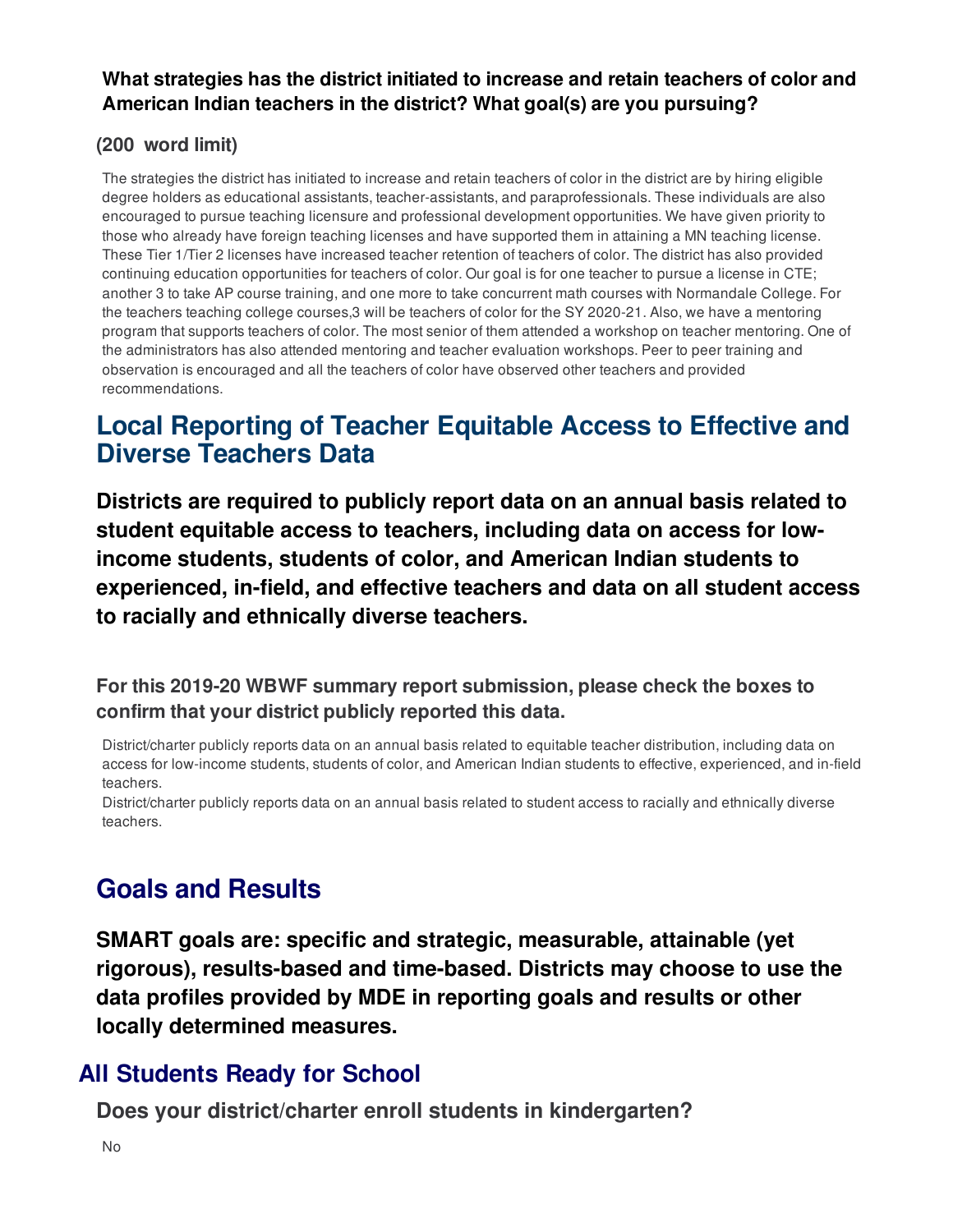**Goal**

**Provide the established SMART goal for the 2019-20 school year.**

## **Result**

**Provide the result for the 2019-20 school year that directly ties back to the established goal. If unable to report a result because of disruptions due to COVID-19, please respond, "Unable to report."**

## **Goal Status**

**Check one of the following:**

## **Narrative**

What data have you used to identify needs for all students in this goal area? How is this data disaggregated by student groups and inclusive of all students? What strategies are in place to support this goal area? **(Narrative is required. 200 word limit)**

# **All Students in Third Grade Achieving Grade-Level Literacy**

## **Does your district/charter enroll students in grade 3?**

No

**Goal**

**Provide the established SMART goal for the 2019-20 school year.**

## **Result**

**Provide the result for the 2019-20 school year that directly ties back to the established goal. If unable to report a result because of disruptions due to COVID-19, please respond, "Unable to report."**

## **Goal Status**

**Check one of the following:**

## **Narrative**

What data have you used to identify needs for all students in this goal area? How is this data disaggregated by student groups and inclusive of all students? What strategies are in place to support this goal area? **(Narrative is required. 200 word limit)**

# **Close the Achievement Gap(s) Between Student Groups**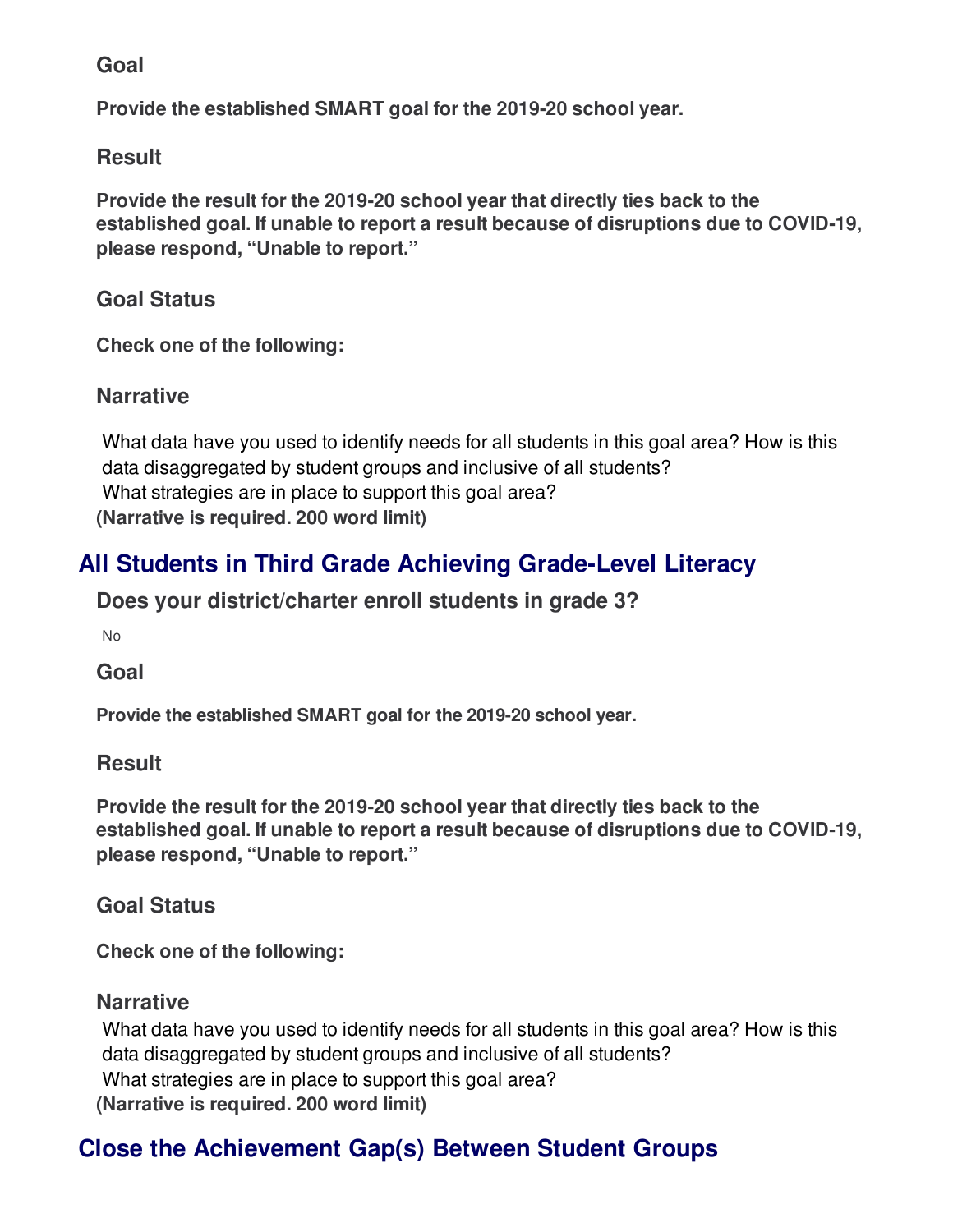## **Goal**

### **Provide the established SMART goal for the 2019-20 school year.**

By the end of SY 2019-20, 5% of the students of color compared to white students in comparison schools will show an increase of 1% in their MCA Math & Reading tests using 2017-18 as baseline.

## **Result**

**Provide the result for the 2019-20 school year that directly ties back to the established goal. If unable to report a result because of disruptions due to COVID-19, please respond, "Unable to report."**

N/A

## **Goal Status**

### **Check one of the following:**

Unable to report

### **Narrative**

What data have you used to identify needs for all students in this goal area? How is this data disaggregated by student groups and inclusive of all students? What strategies are in place to support this goal area? **(Narrative is required. 200 word limit)**

We use MAP data to show growth (Fall-Spring) then compare results. We use the MCA test as a summative test in the spring. We disaggregate the data using the following:ELD, Ethnicity, Federal Ethnicity, Free/Reduced Lunch, Gender, Gifted, Grade, Home Language, Migrant, 504, Special Ed, State Aid Category, and Title 1. Strategies used in this area are: data retreats across grade and content levels, 2 teacher retreats to discuss student achievement. The leadership prepares the data and shares with the team leads & the teachers. Data is then disaggregated & remediation id decided upon. Every department reports back their learning from the data and the administration analyzes the findings. Teacher training on data informed instruction takes place every fall & spring. The strategies provide the data t to the teachers, administrators follow-up to set the next steps, parent notification, student conferencing and creating a data chart. By monitoring the students' data, we have found out that our standardized scores have increased and the number of students applying for college courses has increased. College readiness data show that 85% of our students go to college(2 year state, 12% 4-year state: and 3% private colleges). So far we have a 97% graduation rate.

## **Do you have another goal for Close the Achievement Gap(s) Between Student Groups?**

No

# **All Students Career- and College-Ready by Graduation**

### **Goal**

### **Provide the established SMART goal for the 2019-20 school year.**

In the 2019-20 SY, UMA will add 50 students taking AP courses in World History, English Composition & Language, and Computer Science. This will be in addition to the students taking college classes in Writing, Pre-Calc, Calc, and Anatomy & Physiology. At least 70% will earn a college credit while the rest will earn honors credit.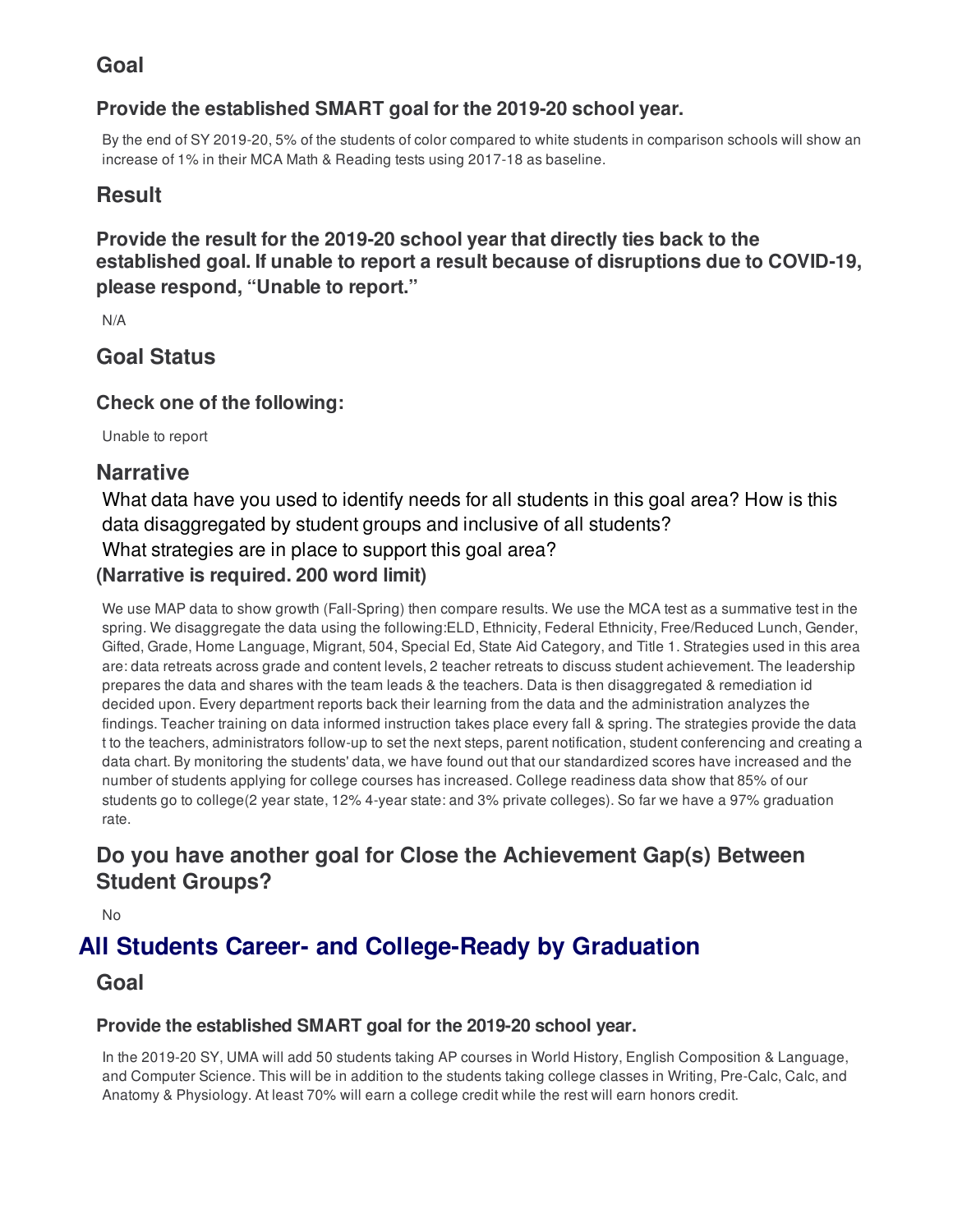## **Result**

### **Provide the result for the 2019-20 school year that directly ties back to the established goal. If unable to report a result because of disruptions due to COVID-19, please respond, "Unable to report."**

Students enrolled in college classes will increase to 50% of the junior and senior classes. Students enrolled in college courses will earn A-C letter grades by the end of the year particularly meeting the Writing percentage of 93%. In conjunction with the colleges, data will be collected every spring and disaggregated to inform college readiness and graduation. UMA strives to maintain our 90% rate of graduation, which is currently above the state's.

## **Goal Status**

### **Check one of the following:**

Goal Met (one year goal)

## **Narrative**

What data have you used to identify needs for all students in this goal area? How is this data disaggregated by student groups and inclusive of all students? What strategies are in place to support this goal area? **(Narrative is required. 200 word limit)**

2019-20 SY-97% seniors graduated( 28% were in College Possible program-ACT prep, college application, FAFSA application, and college visits). The strategies we use is working with students that are struggling by & providing them with extended day remediation and support. Teachers assist students twice a week(Tuesdays & Thursdays). We quarterly identify struggling students who may be falling behind grade-wise and assign them extra help afterschool with their teacher(s). Or if a student is needing more credits to graduate on time, we give them academic support through a credit recovery program where students can make up credits online. By supporting teachers and providing incentives we are enabling the students to improve their performance which allows UMA close the achievement and opportunity gaps. This helps us make progress toward our goal as our graduation rate is above the states' and we are maintaining the projected rate above 90% as required by the state.

## **Do you have another goal for All Students Career- and College-Ready by Graduation?**

No

# **All Students Graduate**

## **Does your district/charter enroll students in grade 12?**

Yes

**Goal**

### **Provide the established SMART goal for the 2019-20 school year.**

90% of UMA senior students will graduate on time.

## **Result**

**Provide the result for the 2019-20 school year that directly ties back to the established goal. If unable to report a result because of disruptions due to COVID-19, please respond, "Unable to report."**

97% of UMA senior students graduated on time.